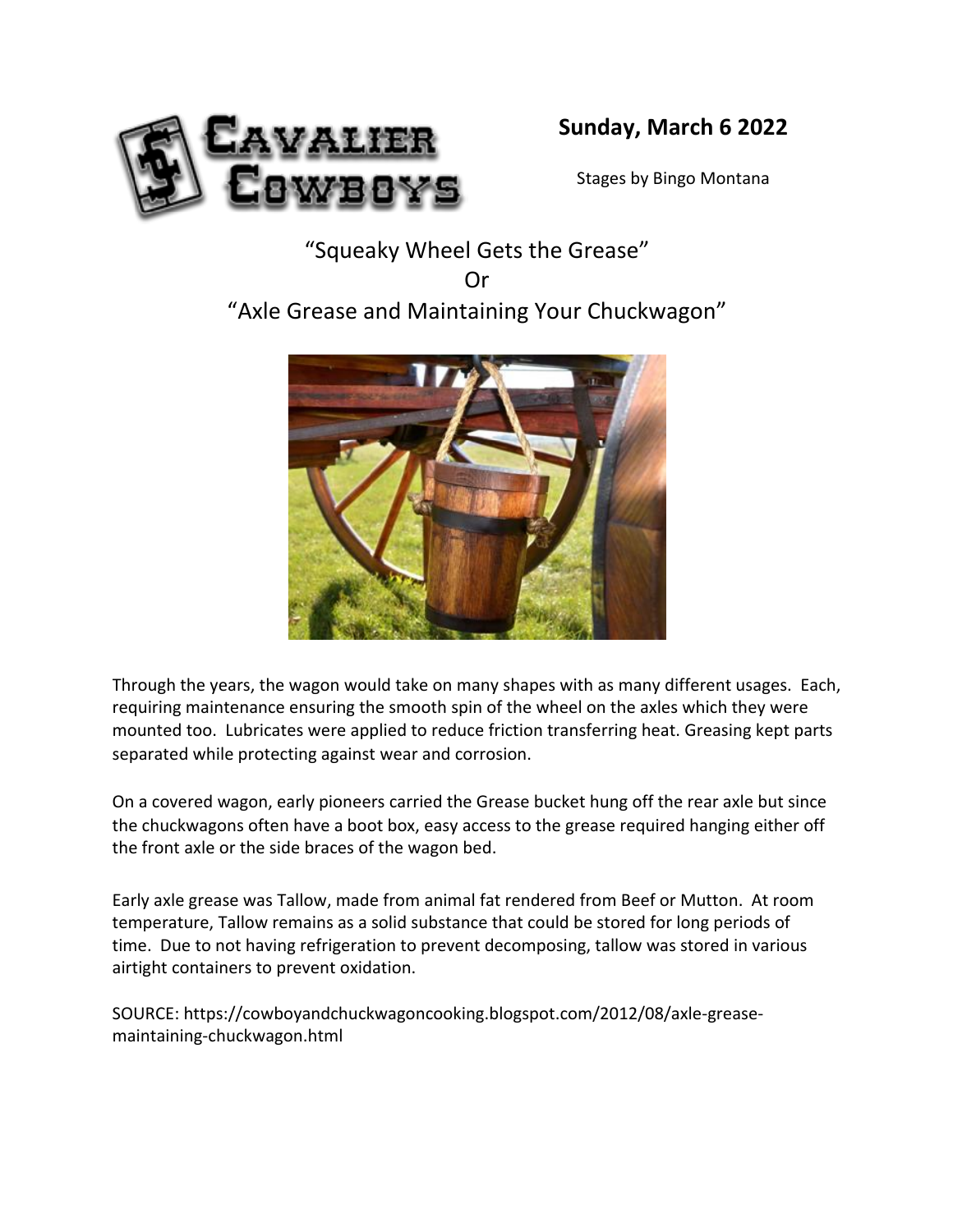## Cavalier Cowboys - Club Match Rules & Conventions

- SASS Rules: All SASS Rules are in affect; unless documented herein, addressed during the Shooter Safety
	- Meeting or specifically stated in the stage directions for a given stage.
- SASS Stage Conventions: All SASS Stage Conventions are in effect, unless specifically stated in the stage directions for a given stage.
- Total Time Scoring: All Cavalier Cowboys matches will use Total Time Scoring.
- Safety Officer: Every shooter present is a Safety Officer and has the responsibility to identify, declare and diligently prevent all safety infractions.
- Round Over Berm: A rifle or pistol round over the berm is a Match Disqualification.
- "No Alibi": All Cavalier Cowboy matches are "no alibi" matches. *"Once the first round goes down range, the competitor is committed to the stage and must finish the stage to the best of his or her ability. "*
- Ear & Eye Protection: Ear and Eye Protection is mandatory for all shooters and spectators.
- Ground Targets: Targets positioned on/near the ground may only be shoot at with the shotgun. Ground Targets shoot at with a rifle or pistol round will result in a Minor Safety Violation.
- Shotgun Knockdown Misses: Unless specifically stated in the stage directions for a given stage and pursuant to SASS rules, all shotgun knockdown targets may be reshot at until down, aka "Comstock Rule."
- Shotgun Shot Size: Shot size must be number 7 lead birdshot or smaller (no steel or plated shot).
- Loading on the Move: Loading on the move is permitted pursuant to SASS rules.
- Drawing on the Move: Drawing on the move is permitted pursuant to SASS rules.
- End of Stage: Unless otherwise directed by a Range Officer, after a stage has been completed the shooter will safely retrieve rifle, shotgun, and pistols and move them to the unloading table. The shooters firearms will not leave the unloading table until they have been verified "cleared" by a Range Officer.
- Coaching: Any shooter who does not want to receive coaching must state their preference at the beginning of each stage. "Proper coaching or no coaching at all is not considered RO Interference and therefore will never be grounds for a reshoot. Improper coaching that either impedes the shooter's progress or results in a procedural penalty may be grounds for a reshoot."
- Motorized Vehicles: All motorized vehicles must be operated and parked in designated areas and may not enter pedestrian only areas.
- New Shooters: New Shooters who have never shot a SASS match before must observe one full match prior to shooting their first match, to ensure the shooter is familiar with match procedures and safety requirements. For their very first match, new shooters will be assigned a "mentor," an experienced SASS shooter, to assist and coach them through the match.

**The Spotters Creed: If you know that it's a Hit…It's a Hit If you know that it's a Miss…It's a Miss If you think it's a Hit…It's a Hit If you think it's a Miss…IT'S A HIT Benefit of the doubt always goes to the shooter**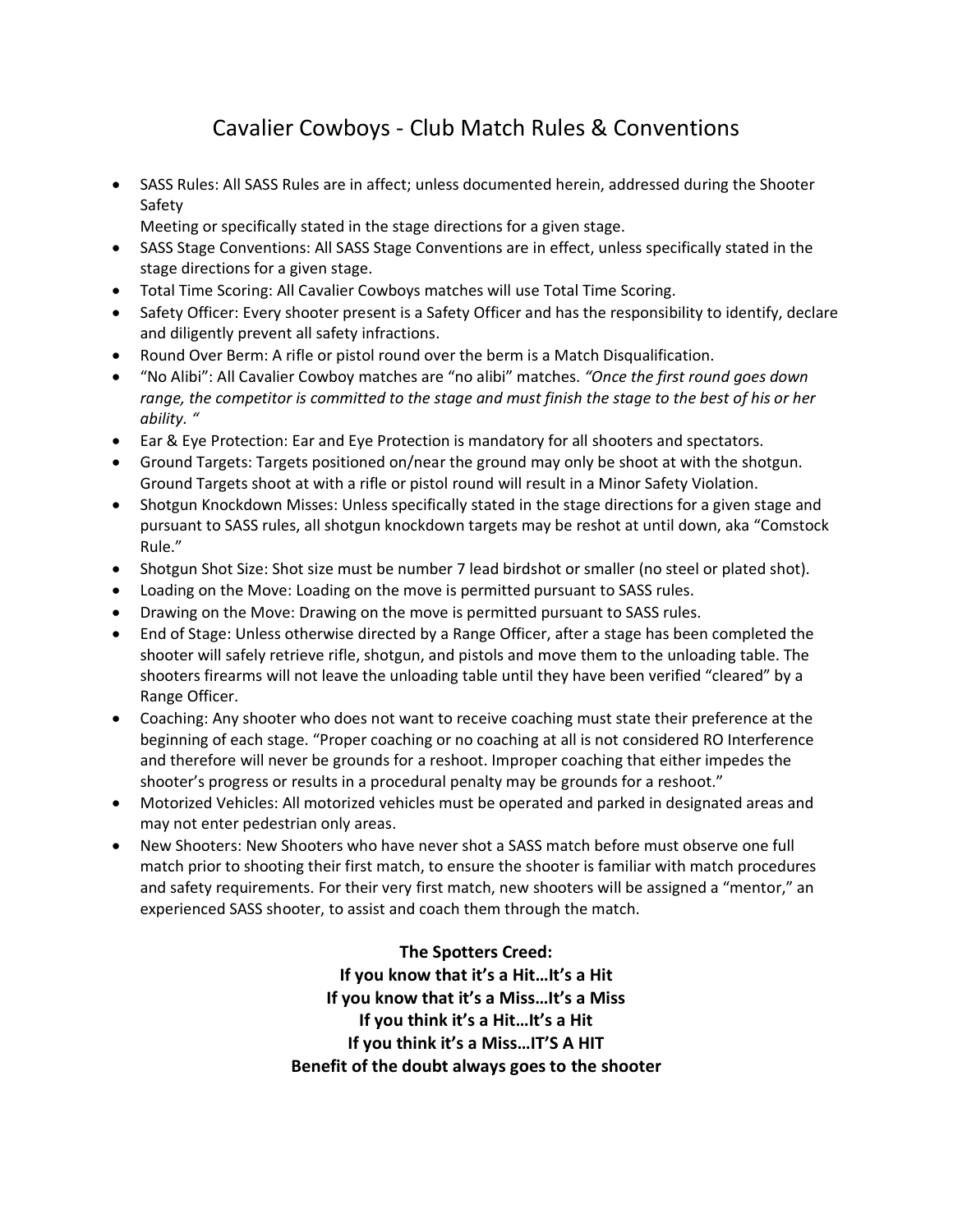#### Stages 1-6 Diagram (Bay 2, Kubaville)









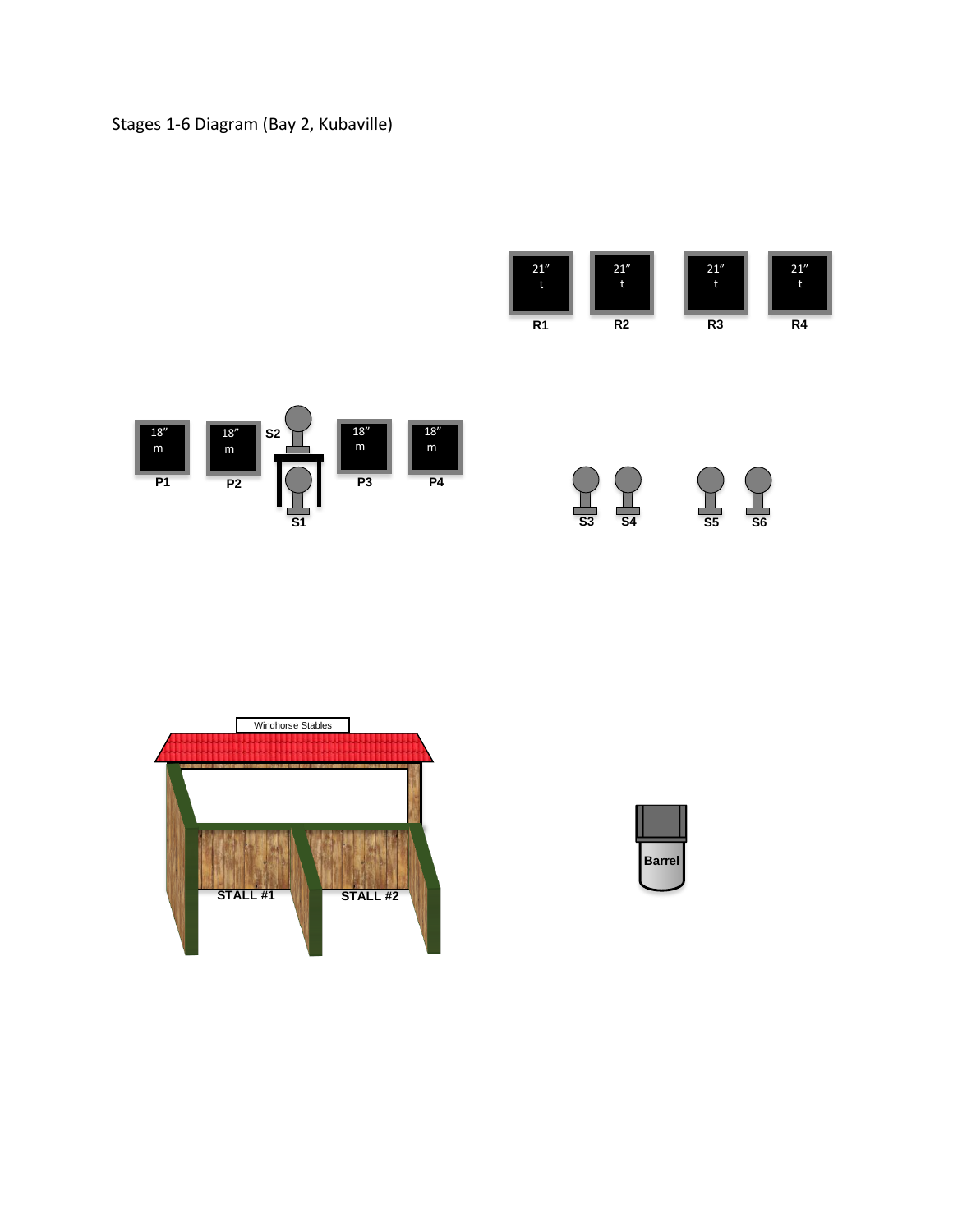**Stage: 1**

**RC/SO: Pistols – 5 each, Rifle – 10, Shotgun – 4+**

**Rifle and Shotgun staged on Barrel; Pistols holstered**

**Starting Position: Stall 2**

**Hand Position: Default**

**Line: "Grease that Squeaky Wheel!"**

#### **"AT THE BEEP"**

- 1. Pistols: Shoot P1-P4 in this order: P1, P2, P3, P4, P1, P2, P3, P4, P1, P4.
- 2. Move to Barrel.
- 3. Rifle: Shoot R1 R4 with the same instructions as the Pistols.
- 4. Shotgun: Shoot KD's S3 S6 in any order.

## **Stage: 2**

**RC/SO: Pistols – 5 each, Shotgun – 2 +, Rifle – 10, Shotgun – 2+ Shotgun staged at stall 2, Rifle staged on barrel, Pistols holstered Starting Position: Stall 1**

**Hand Position: Low Surrender**

#### **Line: "Grease that Squeaky Wheel!"**

**"AT THE BEEP"**

- 1. With First Pistol from Stall 1: Shoot P1 P2 in this order, P1, P1, P2, P2, P2.
- 2. Move to Stall 2 and with Second Pistol: Shoot P3 P4 in this order, P3, P3, P4, P4, P4.
- 3. Shotgun: Shoot KD's S1 and S2 in any order.
- 4. Move to Barrel and with Rifle shoot R1 R4 in the same order as the pistols, (2-3-2-3 Sweep starting on R1).
- 5. Shotgun: shoot any two (2) KD's from S3 S6.

## **Stage: 3**

**RC/SO: Pistols – 5 each, Rifle – 10, Shotgun 4+ Rifle and Shotgun staged at the barrel; Pistols holstered Starting Position: Stall 2 Hand Position: Default Line: "Grease that Squeaky Wheel!" "AT THE BEEP"**

- 1. Pistols: Shoot P1-P4 in the following order: P1, P2, P1, P2, P1 P4, P3, P4, P3, P4
- 2. Move to barrel.
- 3. Rifle: Shoot R1 R4 with same instructions as the Pistols.
- 4. Shotgun: Shoot KD's S3 S6 in any order.